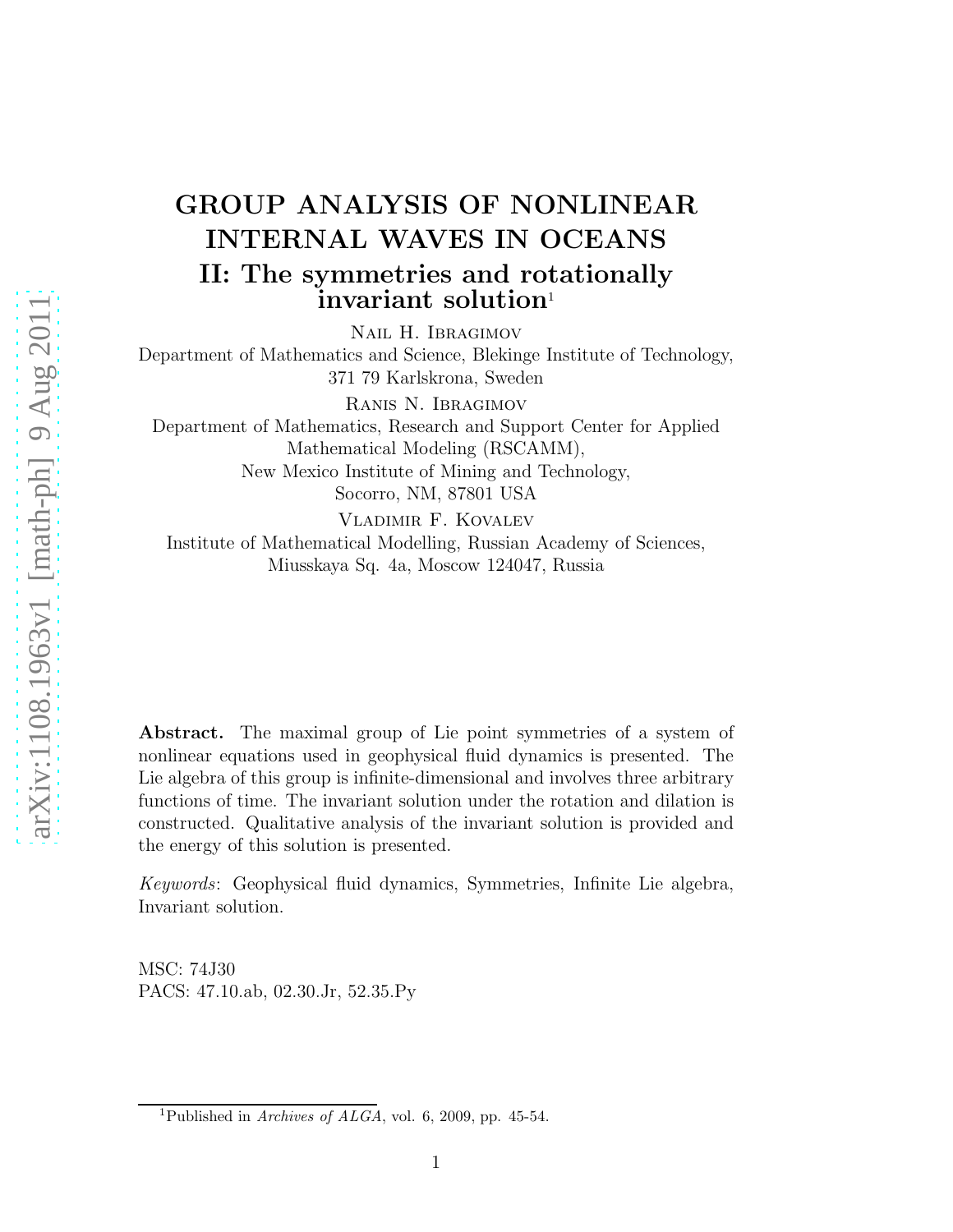### 1 Introduction

This is a continuation of the paper [1]. We present here the Lie algebra of the maximal group of Lie point symmetries for system nonlinear equations

$$
\Delta \psi_t - g\rho_x - f v_z = \psi_x \Delta \psi_z - \psi_z \Delta \psi_x, \qquad (1.1)
$$

$$
v_t + f\psi_z = \psi_x v_z - \psi_z v_x, \qquad (1.2)
$$

$$
\rho_t + \frac{N^2}{g} \psi_x = \psi_x \rho_z - \psi_z \rho_x \tag{1.3}
$$

used in geophysical fluid dynamics, e.g. for investigating internal waves in uniformly stratified incompressible fluids (oceans). Here  $g, f, N$  are constants and  $\Delta$  is the two-dimensional Laplacian:

$$
\Delta = D_x^2 + D_z^2 \cdot
$$

### 2 Symmetries

#### 2.1 General case

The point symmetries of Eqs.  $(1.1)-(1.3)$  have been computed with the help of DIMSYM 2.3 package. The maximal admitted Lie point transformation group is infinite for arbitrary constants f and N. If  $f \neq 0$ , the group is generated by the infinite-dimensional Lie algebra spanned by the following operators:

$$
X_1 = \frac{\partial}{\partial v}, \quad X_2 = \frac{\partial}{\partial \rho}, \quad X_3 = a(t)\frac{\partial}{\partial \psi}, \quad X_4 = \frac{\partial}{\partial t},
$$
  
\n
$$
X_5 = b(t) \left[ \frac{\partial}{\partial x} - f \frac{\partial}{\partial v} \right] + b'(t)z \frac{\partial}{\partial \psi},
$$
  
\n
$$
X_6 = c(t) \left[ \frac{\partial}{\partial z} + \frac{N^2}{g} \frac{\partial}{\partial \rho} \right] - c'(t)x \frac{\partial}{\partial \psi},
$$
  
\n
$$
X_7 = x\frac{\partial}{\partial x} + z\frac{\partial}{\partial z} + v\frac{\partial}{\partial v} + \rho \frac{\partial}{\partial \rho} + 2\psi \frac{\partial}{\partial \psi},
$$
  
\n
$$
X_8 = t\frac{\partial}{\partial t} + 2x\frac{\partial}{\partial x} + 2z\frac{\partial}{\partial z} + 3\psi \frac{\partial}{\partial \psi} - 2fx\frac{\partial}{\partial v} + 2\frac{N^2}{g}z\frac{\partial}{\partial \rho},
$$
  
\n
$$
X_9 = z\frac{\partial}{\partial x} - x\frac{\partial}{\partial z} - \frac{1}{f}[g\rho + (f^2 - N^2)z] \frac{\partial}{\partial v} + \frac{1}{g}[fv + (f^2 - N^2)x] \frac{\partial}{\partial \rho}.
$$

Here  $a(t)$ ,  $b(t)$  and  $c(t)$  are arbitrary functions of time t.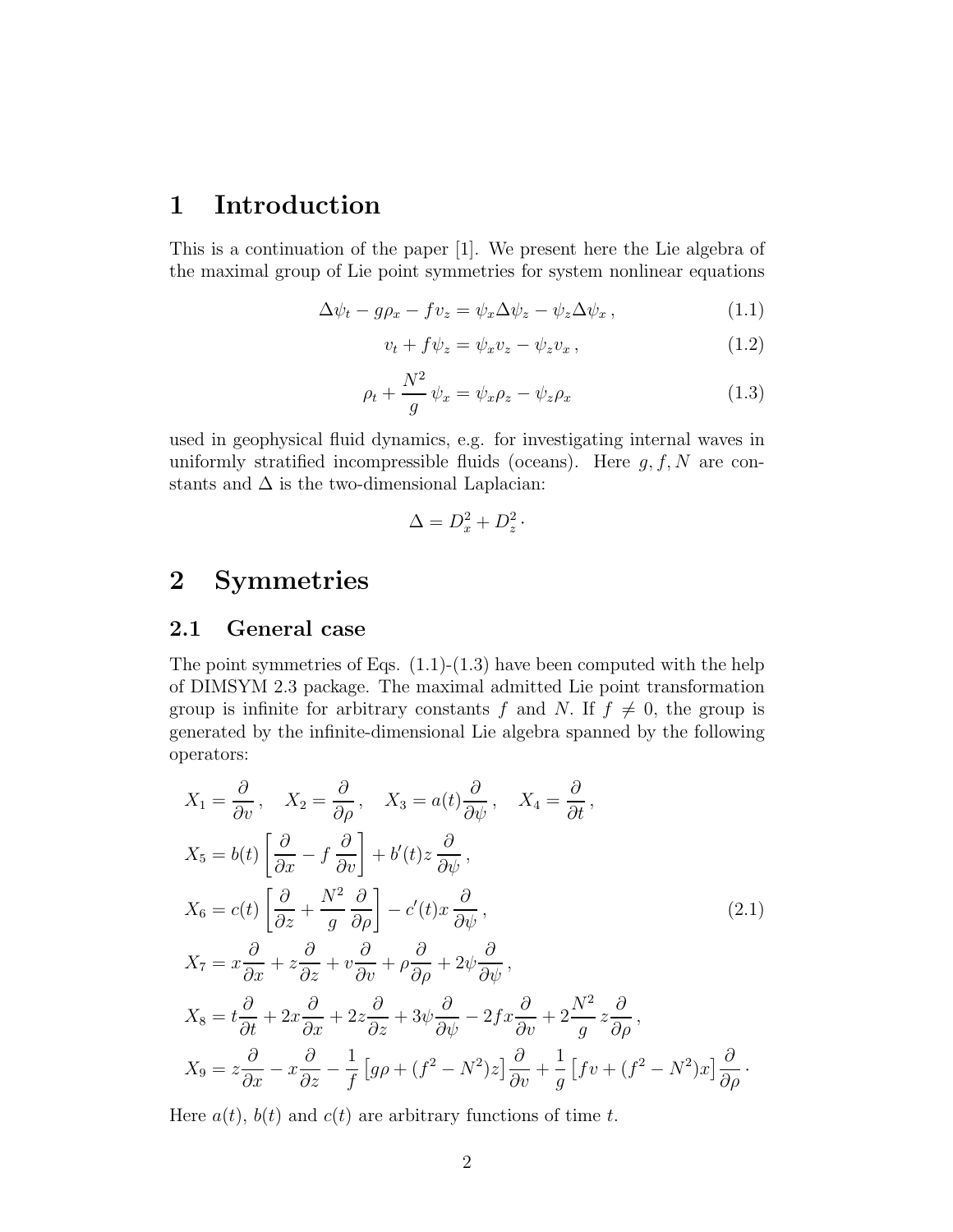**Remark 2.1.** The presence of the arbitrary functions  $a(t)$ ,  $b(t)$ ,  $c(t)$  in the symmetry Lie algebra is a characteristic property of incompressible fluids  $([2], \text{see also } [3])$ . Namely, the operator  $X_3$  generates the group transformation  $\psi = \psi + \varepsilon_3 a(t)$  of the stream function  $\psi$ , where  $\varepsilon_3$  is the group parameter. The invariance of fluid flows under this transformation is quite obvious because the velocity vector  $(\psi_z, v, -\psi_x)$  is invariant under this transformation. The operators  $X_5, X_6$  express the invariance under the generalization  $\bar{x} = x + \varepsilon_5 b(t), \ \bar{z} = z + \varepsilon_6 c(t)$  of the coordinate translations and the Galilean transformations. They provide a *generalized relativity principle* for the Euler equations in terms of conservation laws (see [4], Section 25.3).

#### 2.2 The case  $f = 0$

In order to include the special case  $f = 0$ , we multiply the operator  $X_9$  by the constant  $f$  and consider the operator

$$
X'_9 = f\left[z\frac{\partial}{\partial x} - x\frac{\partial}{\partial z}\right] - \left[g\rho + (f^2 - N^2)z\right]\frac{\partial}{\partial v} + \frac{f}{g}\left[fv + (f^2 - N^2)x\right]\frac{\partial}{\partial \rho}.
$$

Then we let  $f = 0$  and obtain the operator

$$
X_9' = -[g\rho - N^2 z] \frac{\partial}{\partial v}
$$

admitted by Eqs.  $(1.1)-(1.3)$  with  $f = 0$ . The solution of the determining equations shows that  $X'_9$  is a particular case of a more general symmetry involving an arbitrary function of two variables. Namely, the system (1.1)-  $(1.3)$  with  $f = 0$  admits the infinite-dimensional Lie algebra spanned by the following operators:

$$
X_1 = h(v, g\rho - N^2 z) \frac{\partial}{\partial v}, \quad X_2 = \frac{\partial}{\partial \rho}, \quad X_3 = a(t) \frac{\partial}{\partial \psi}, \quad X_4 = \frac{\partial}{\partial t},
$$
  
\n
$$
X_5 = b(t) \frac{\partial}{\partial x} + b'(t) z \frac{\partial}{\partial \psi},
$$
  
\n
$$
X_6 = c(t) \left[ \frac{\partial}{\partial z} + \frac{N^2}{g} \frac{\partial}{\partial \rho} \right] - c'(t) x \frac{\partial}{\partial \psi},
$$
  
\n
$$
X_7 = x \frac{\partial}{\partial x} + z \frac{\partial}{\partial z} + v \frac{\partial}{\partial v} + \rho \frac{\partial}{\partial \rho} + 2 \psi \frac{\partial}{\partial \psi},
$$
  
\n
$$
X_8 = t \frac{\partial}{\partial t} + 2x \frac{\partial}{\partial x} + 2z \frac{\partial}{\partial z} + 3\psi \frac{\partial}{\partial \psi} + 2\frac{N^2}{g} z \frac{\partial}{\partial \rho},
$$
  
\n(2.2)

where  $h(v, g\rho - N^2 z)$  is an arbitrary function of two variables. The operator  $X_1$  in (2.1) is obtained from the operator  $X_1$  in (2.2) by taking  $h = 1$ .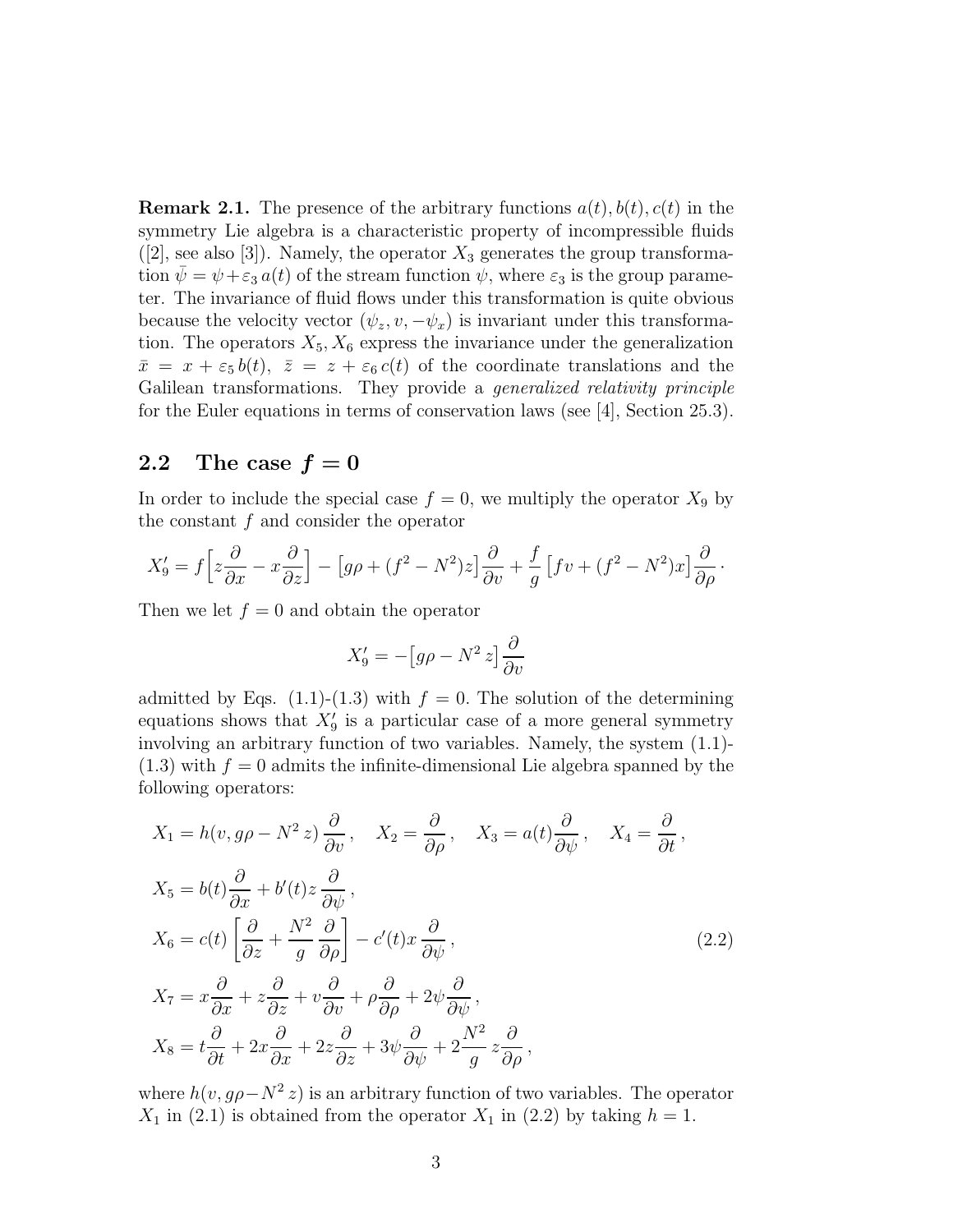### 3 Invariant solution based on rotations and dilations

#### 3.1 The invariants

We will investigate here the invariant solutions with respect to the dilations and rotations with the generators  $X_7$  and  $X_9$ . Let us introduce the notation

$$
v_* = fv, \quad u = g\rho, \quad \alpha = f^2 - N^2
$$
 (3.1)

and write the operators  $X_7$ ,  $X_9$  in the form

$$
X_7 = x\frac{\partial}{\partial x} + z\frac{\partial}{\partial z} + u\frac{\partial}{\partial u} + v_*\frac{\partial}{\partial v_*} + 2\psi\frac{\partial}{\partial \psi},
$$
  
\n
$$
X_9 = z\frac{\partial}{\partial x} - x\frac{\partial}{\partial z} + (v_* + \alpha x)\frac{\partial}{\partial u} - (u + \alpha z)\frac{\partial}{\partial v_*}.
$$
\n(3.2)

The operators  $(3.2)$  coincide with the operators  $(3.17)$  from [5],

$$
X_1 = x\frac{\partial}{\partial x} + y\frac{\partial}{\partial y} + u\frac{\partial}{\partial u} + v\frac{\partial}{\partial v} + kw\frac{\partial}{\partial w},
$$
  

$$
X_2 = y\frac{\partial}{\partial x} - x\frac{\partial}{\partial y} + (v + \alpha x + \beta y)\frac{\partial}{\partial u} - (u - \beta x + \alpha y)\frac{\partial}{\partial v},
$$

with  $k = 2$  and  $\beta = 0$  upon identifying v with  $v_*$  and y with z. Hence, a basis of invariants for the operators  $(3.2)$  contains the time t and the invariants (3.20) from [5] which have now the form

$$
J_1 = \frac{1}{x^2 + z^2} (xu + zv_* + \alpha xz) ,
$$
  
\n
$$
J_2 = \frac{1}{x^2 + y^2} (xv_* - zu + \frac{\alpha}{2} (x^2 - z^2) ),
$$
  
\n
$$
J_3 = \frac{\psi}{x^2 + y^2} .
$$

It is more convenient for our purposes to use, instead of these invariants, the equivalent equations (3.19) from [5] which are written now as follows:

$$
u = J_1 x - \left(J_2 + \frac{\alpha}{2}\right) z,
$$
  
\n
$$
v_* = J_1 z + \left(J_2 - \frac{\alpha}{2}\right) x,
$$
  
\n
$$
\psi = (x^2 + z^2) J_3.
$$
\n(3.3)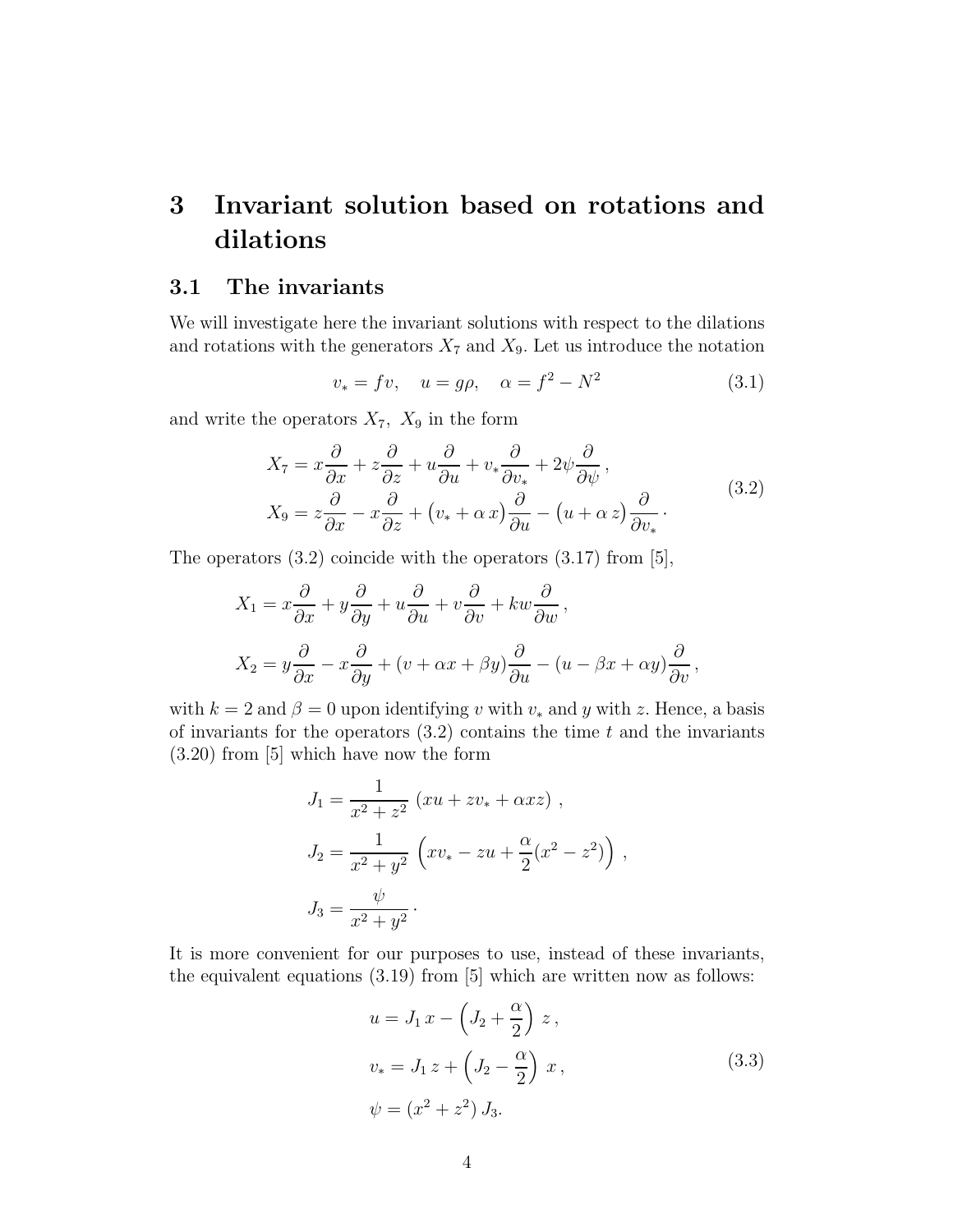#### 3.2 Candidates for the invariant solution

Knowledge of a symmetry algebra allows one to obtain particular exact solutions to differential equations in question. These kind of solutions were considered by S. Lie [6]. They are known today as group invariant solutions (briefly *invariant solutions*) and widely used in the modern literature, particularly in investigating nonlinear differential equations.

The general form of regular invariant solutions is obtained from Eqs. (3.3) by setting

$$
J_1 = R(t), \quad J_2 = V(t), \quad J_3 = \phi(t)
$$

with undetermined functions  $R(t)$ ,  $V(t)$ ,  $\phi(t)$ . Invoking the notation (3.1) we arrive at the following general form of candidates for the invariant solution with respect to the dilations and rotations with the generators  $X_7$  and  $X_9$  from  $(2.1)$ :

$$
v = \frac{1}{f} \left[ R(t) z + V(t) x + \frac{N^2 - f^2}{2} x \right],
$$
  
\n
$$
\rho = \frac{1}{g} \left[ R(t) x - V(t) z + \frac{N^2 - f^2}{2} z \right],
$$
  
\n
$$
\psi = (x^2 + z^2) \phi(t).
$$
\n(3.4)

**Remark 3.1.** Solving the Lie equations for the operator  $X_9$  from (3.2) and using the notation (3.1), one can verify that the operator  $X_9$  from (2.1),

$$
X_9 = z\frac{\partial}{\partial x} - x\frac{\partial}{\partial z} - \frac{1}{f}\left[g\rho + (f^2 - N^2)z\right]\frac{\partial}{\partial v} + \frac{1}{g}\left[fv + (f^2 - N^2)x\right]\frac{\partial}{\partial \rho},
$$

generates the following one-parameter transformation group with the parameter  $\varepsilon$  :

$$
\begin{aligned}\n\bar{x} &= x \cos \varepsilon + z \sin \varepsilon, & \quad \bar{z} &= z \cos \varepsilon - x \sin \varepsilon, \\
g\bar{\rho} &= g\rho \cos \varepsilon + f v \sin \varepsilon - (N^2 - f^2) x \sin \varepsilon, \\
f\bar{v} &= f v \cos \varepsilon - g\rho \sin \varepsilon + (N^2 - f^2) z \sin \varepsilon, \\
\bar{t} &= t, & \quad \bar{\psi} &= \psi.\n\end{aligned} \tag{3.5}
$$

One can verify by inspection that the transformations (3.5) leave invariant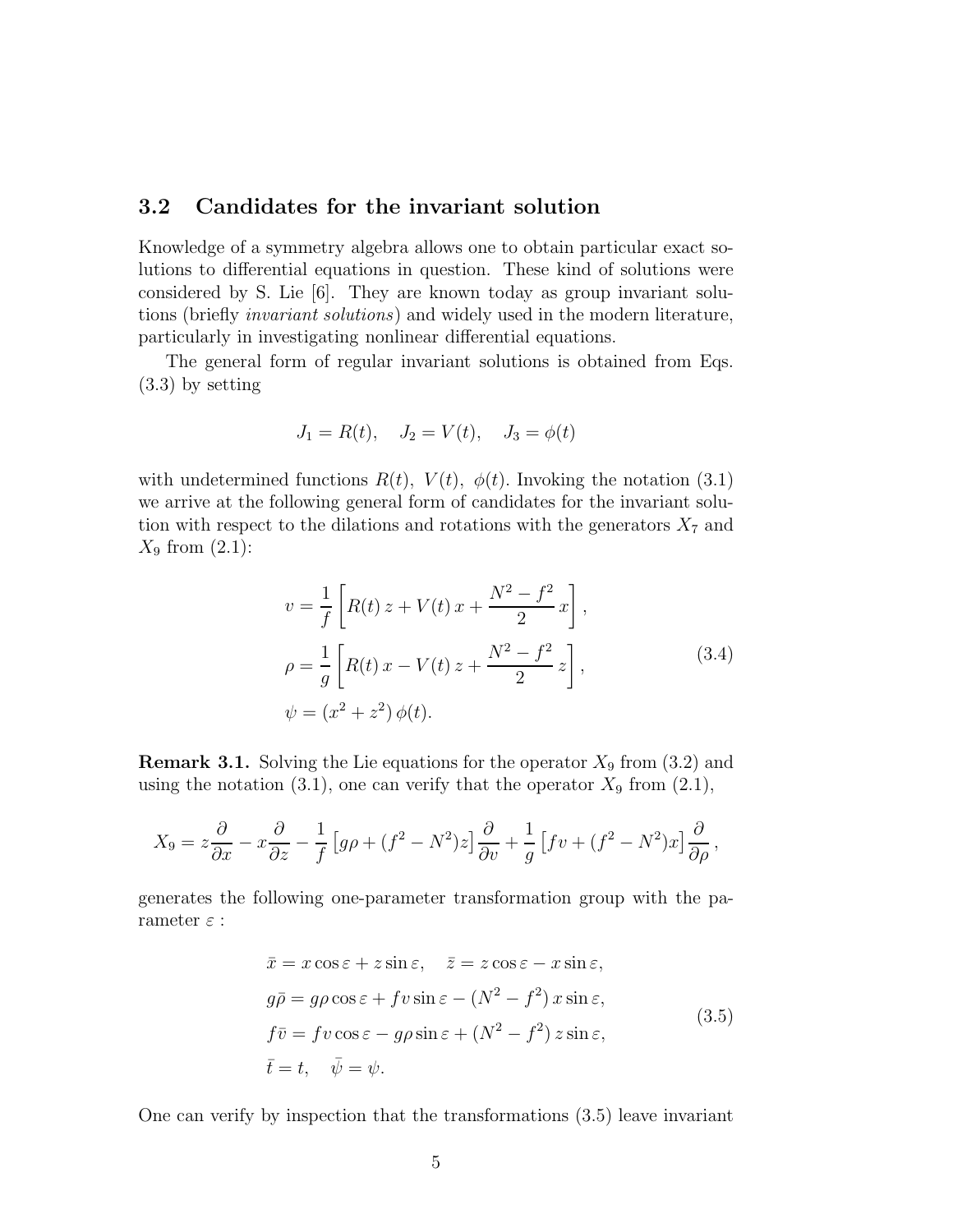Eqs. (3.4):

$$
\bar{v} = \frac{1}{f} \left[ R(t) \bar{z} + V(t) \bar{x} + \frac{N^2 - f^2}{2} \bar{x} \right],
$$
  
\n
$$
\bar{\rho} = \frac{1}{g} \left[ R(t) \bar{x} - V(t) \bar{z} + \frac{N^2 - f^2}{2} \bar{z} \right],
$$
  
\n
$$
\bar{\psi} = (\bar{x}^2 + \bar{z}^2) \phi(t).
$$

#### 3.3 Construction of the invariant solution

It remains to determine the functions  $R(t)$ ,  $V(t)$ ,  $\phi(t)$  by substituting the expressions (3.4) for  $\rho$ ,  $v$ ,  $\psi$  in Eqs. (1.1)-(1.3).

Differentiating (3.4) we obtain:

$$
v_t = \frac{1}{f} [R' z + V' x], \quad v_x = \frac{1}{f} \left[ \frac{N^2 - f^2}{2} + V \right], \quad v_z = \frac{1}{f} R,
$$
  
\n
$$
\rho_t = \frac{1}{g} [R' x - V' z], \quad \rho_x = \frac{1}{g} R, \quad \rho_z = \frac{1}{g} \left[ \frac{N^2 - f^2}{2} - V \right], \quad (3.6)
$$
  
\n
$$
\psi_t = (x^2 + z^2) \phi', \quad \psi_x = 2x \phi, \quad \psi_z = 2z \phi, \quad \Delta \psi_t = 4\phi'.
$$

Substitution of  $(3.6)$  in Eqs.  $(1.1)-(1.3)$  yields:

$$
2\phi' - R = 0,\tag{3.7}
$$

$$
[V' - 2R\phi]x + [R' + 2V\phi + (N^2 + f^2)\phi]z = 0,
$$
\n(3.8)

$$
[R' + 2V\phi + (N^2 + f^2)\phi]x - [V' - 2R\phi]z = 0.
$$
 (3.9)

Since  $V, R, \phi$  depend only on t, Eq. (3.8) implies that

$$
V' - 2R\phi = 0\tag{3.10}
$$

and

$$
R' + 2V\phi + (N^2 + f^2)\phi = 0.
$$
\n(3.11)

Eq.  $(3.9)$  is satisfied due to Eqs.  $(3.10)$ ,  $(3.11)$ . Hence, Eqs.  $(1.1)-(1.3)$  are reduced to Eqs. (3.7), (3.10), (3.11).

Let us write Eq.  $(3.7)$  in the form

$$
R = 2\phi'.\tag{3.12}
$$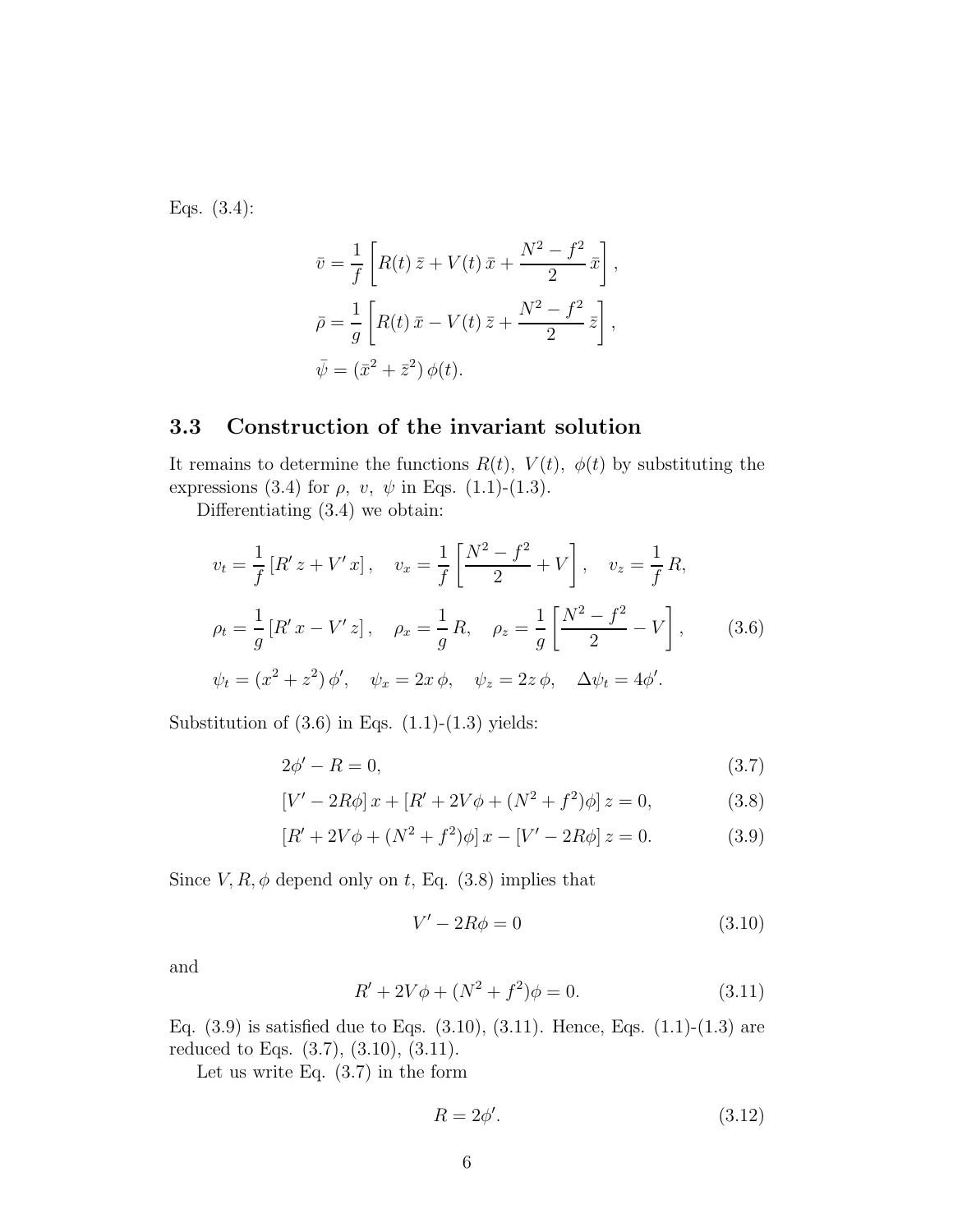Substitution of the expression for R into Eq. (3.10) yields  $V' = 4\phi\phi'$ , whence upon integration

$$
V = 2\phi^2 + A, \quad A = \text{const.}
$$
 (3.13)

Finally, substituting Eqs.  $(3.12)$  and  $(3.13)$  in Eq.  $(3.11)$  we obtain the following nonlinear second-order ordinary differential equation for  $\phi(t)$ :

$$
\phi'' + 2\phi^3 + \left(A + \frac{f^2 + N^2}{2}\right)\phi = 0.
$$
 (3.14)

Thus, we have arrived at the following result.

**Theorem 3.1.** The solutions of the system  $(1.1)-(1.3)$  that are invariant with respect to the dilations and rotations with the generators  $X_7$  and  $X_9$ from (2.1) are given by

$$
v = \frac{1}{f} \left[ \left( 2\phi^2(t) + A + \frac{N^2 - f^2}{2} \right) x + 2\phi'(t)z \right],
$$
  
\n
$$
\rho = \frac{1}{g} \left[ 2\phi'(t)x - \left( 2\phi^2(t) + A - \frac{N^2 - f^2}{2} \right) z \right],
$$
  
\n
$$
\psi = (x^2 + z^2) \phi(t),
$$
\n(3.15)

where  $\phi(t)$  is defined by the differential equation (3.14) and A is an arbitrary constant.

#### 3.4 Qualitative analysis of the invariant solution

One can integrate Eq.  $(3.14)$  once, e.g., upon multiplying by  $2\phi'$  and obtain

$$
\phi'^2 + \phi^4 + \left(A + \frac{f^2 + N^2}{2}\right)\phi^2 = \text{const.}\tag{3.16}
$$

We will analyze the behavior of the solutions to Eq. (3.16) under the assumption that the expression in the parentheses is a non-negative constant which we denote by  $K$  :

$$
K = A + \frac{f^2 + N^2}{2}, \quad K \ge 0,
$$
\n(3.17)

and write Eq. (3.16) in the form

$$
\phi'^2 + \phi^4 + K\phi^2 = B^2, \quad B = \text{const.},
$$
\n(3.18)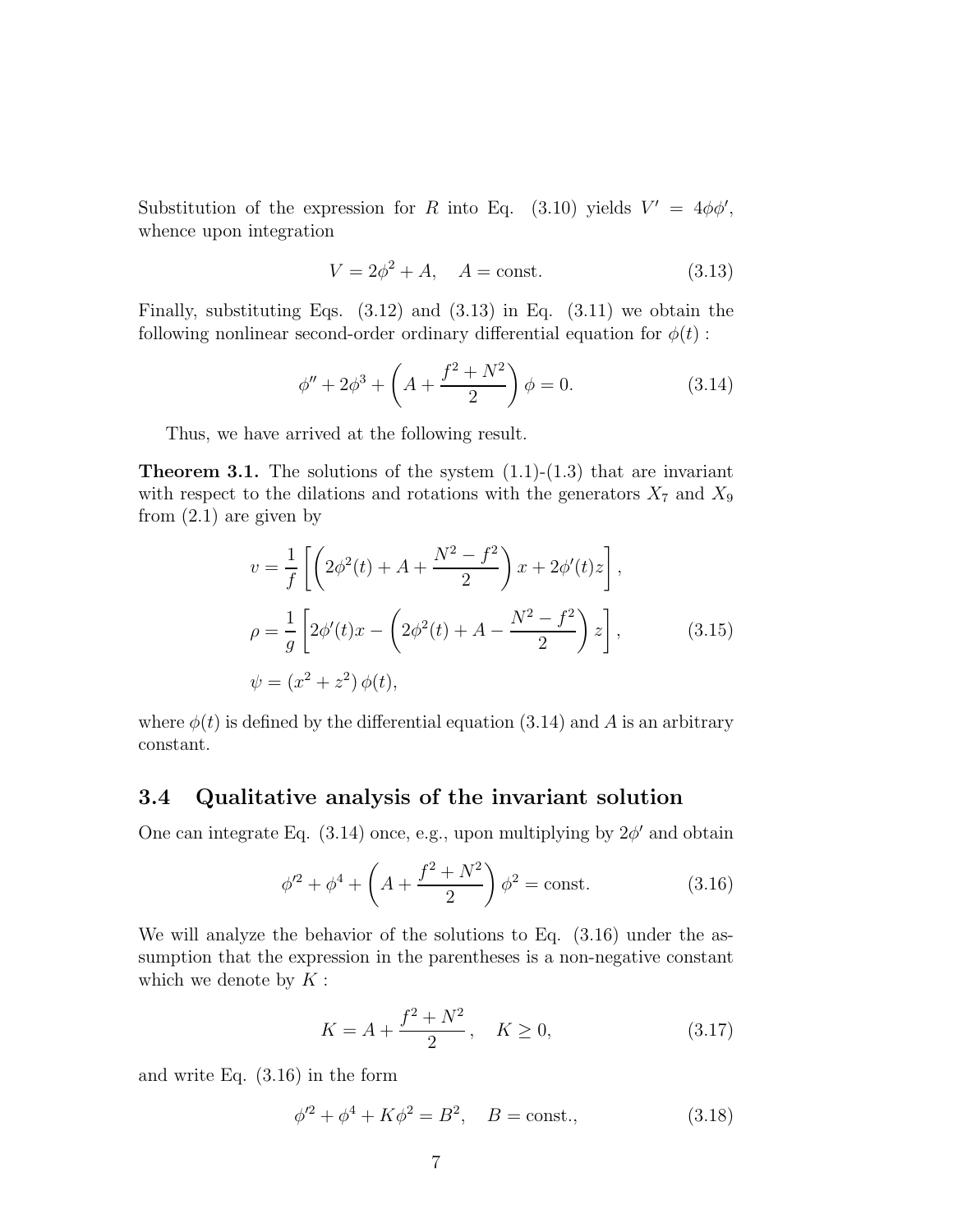or solving for  $\phi'$ :

$$
\phi' = \pm \sqrt{B^2 - \phi^4 - K\phi^2}.
$$
\n(3.19)

Note that  $\phi(t) = 0$  solves Eq. (3.14). Let us turn to Eq. (3.19). When  $\phi$  is small, i.e. close to the trivial solution  $\phi(t) = 0$ , then

$$
B^2 - \phi^4 - K\phi^2 \approx B^2
$$

and hence  $\phi'$  is close to the constant value

$$
\phi' \approx \pm B.
$$

When  $\phi(t)$  varies according to Eq. (3.14), then  $|\phi'|$  decreases since

$$
B^2 - \phi^4 - K\phi^2 < B^2
$$

when  $\phi \neq 0$ . We obtain  $\phi' = 0$  when  $\phi(t) = C_*$ , where

$$
C_*^2 = \frac{-K + \sqrt{B^2 + K^2}}{2}.
$$
\n(3.20)

If  $|\phi| > |C_*|$ , then  $B^2 - \phi^4 - K\phi^2 < 0$ , and hence Eq. (3.19) does not have a solution. We have arrived at the following significant results.

Theorem 3.2. Provided that the condition (3.17) holds, the solutions of Eq. (3.19) are bounded oscillating functions  $\phi(t)$  satisfying the condition

$$
-C_* \le \phi(t) \le C_*,\tag{3.21}
$$

where  $C_*$  is the positive constant defined by Eq. (3.20). In this notation, the invariant solution (3.15) is written as follows:

$$
v = \frac{1}{f} \left[ \left( 2\phi^2(t) + K - f^2 \right) x + 2\phi'(t)z \right],
$$
  
\n
$$
\rho = \frac{1}{g} \left[ 2\phi'(t)x - \left( 2\phi^2(t) + K - N^2 \right) z \right],
$$
  
\n
$$
\psi = (x^2 + z^2) \phi(t).
$$
\n(3.22)

Remark 3.2. The invariance of the solution (3.15) with respect to rotations (rotational symmetry) means that it has the same values on any circle

$$
x^2 + z^2 = r^2
$$

with a given radius  $r$ . The invariance under dilations means that we can obtain the solution at any circle just by stretching the radius r. According to Theorem 3.2, this solution is given by bounded oscillating functions.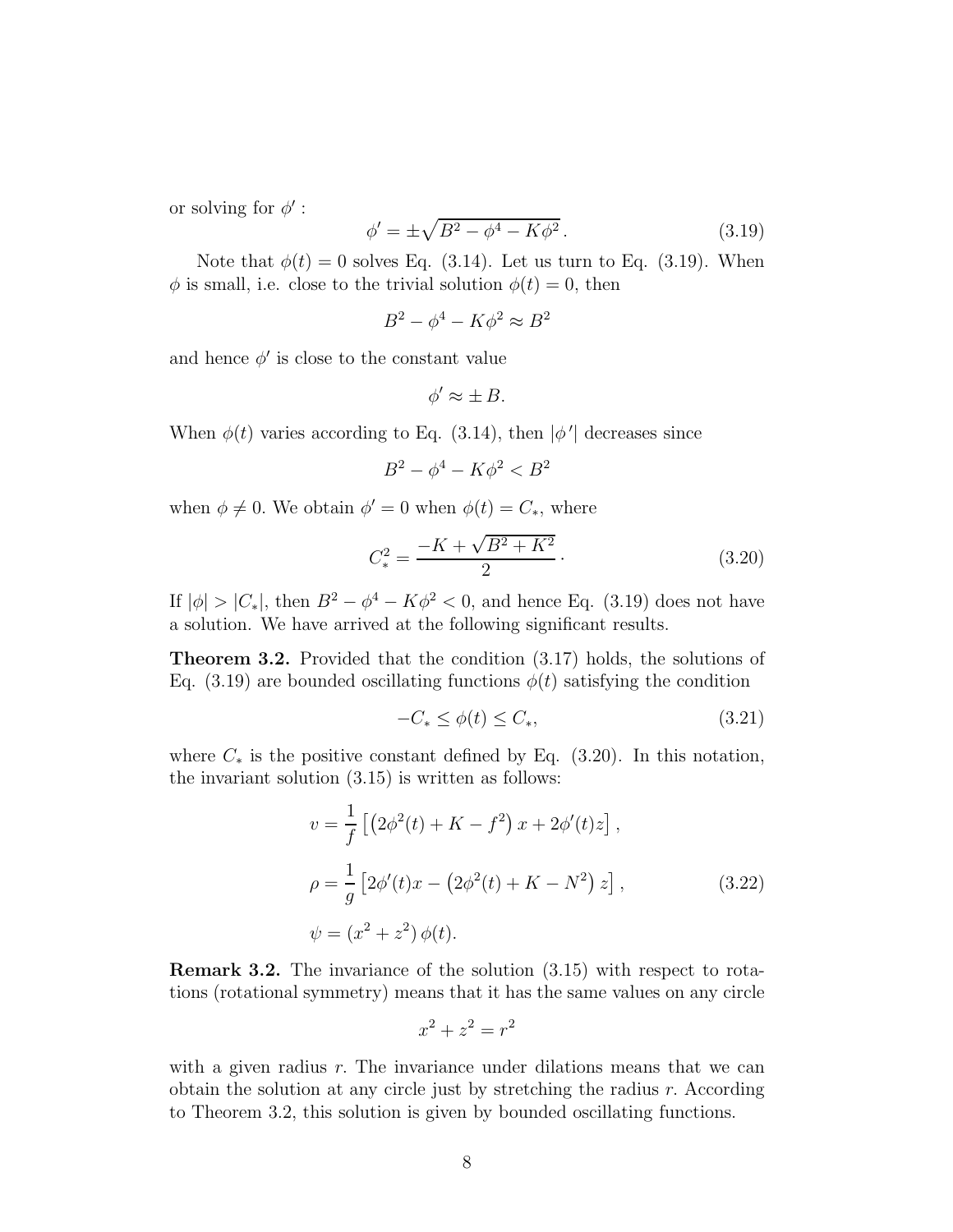## 4 Energy of the rotationally symmetric solution

The conservation of energy for Eqs.  $(1.1)-(1.3)$  has the form  $[1]$ 

$$
\frac{d}{dt} \int \int \left[ v^2 + \frac{g^2}{N^2} \rho^2 + |\nabla \psi|^2 \right] dx dz = 0.
$$
 (4.1)

Hence, the *energy density* is

$$
E = v^2 + \frac{g^2}{N^2} \rho^2 + |\nabla \psi|^2.
$$
 (4.2)

For the rotationally invariant solution (3.22) we have

$$
|\nabla \psi|^2 = 4(x^2 + z^2) \phi^2(t).
$$
 (4.3)

Substituting the expression (4.3) and the expressions (3.22) of v and  $\rho$  in Eq. (4.2) we obtain the following energy density for the invariant solution (3.22):

$$
E = 4\left(\frac{1}{f^2} - \frac{1}{N^2}\right)(x^2 - z^2)\left[\phi^2(t) + K\right]\phi^2(t) + \left(f - \frac{K}{f}\right)^2 x^2 + \left(N - \frac{K}{N}\right)^2 z^2 + 4\left(\frac{1}{f^2} - \frac{1}{N^2}\right)xz\left[2\phi^2(t) + K\right]\phi'(t).
$$
\n(4.4)

22 April 2009